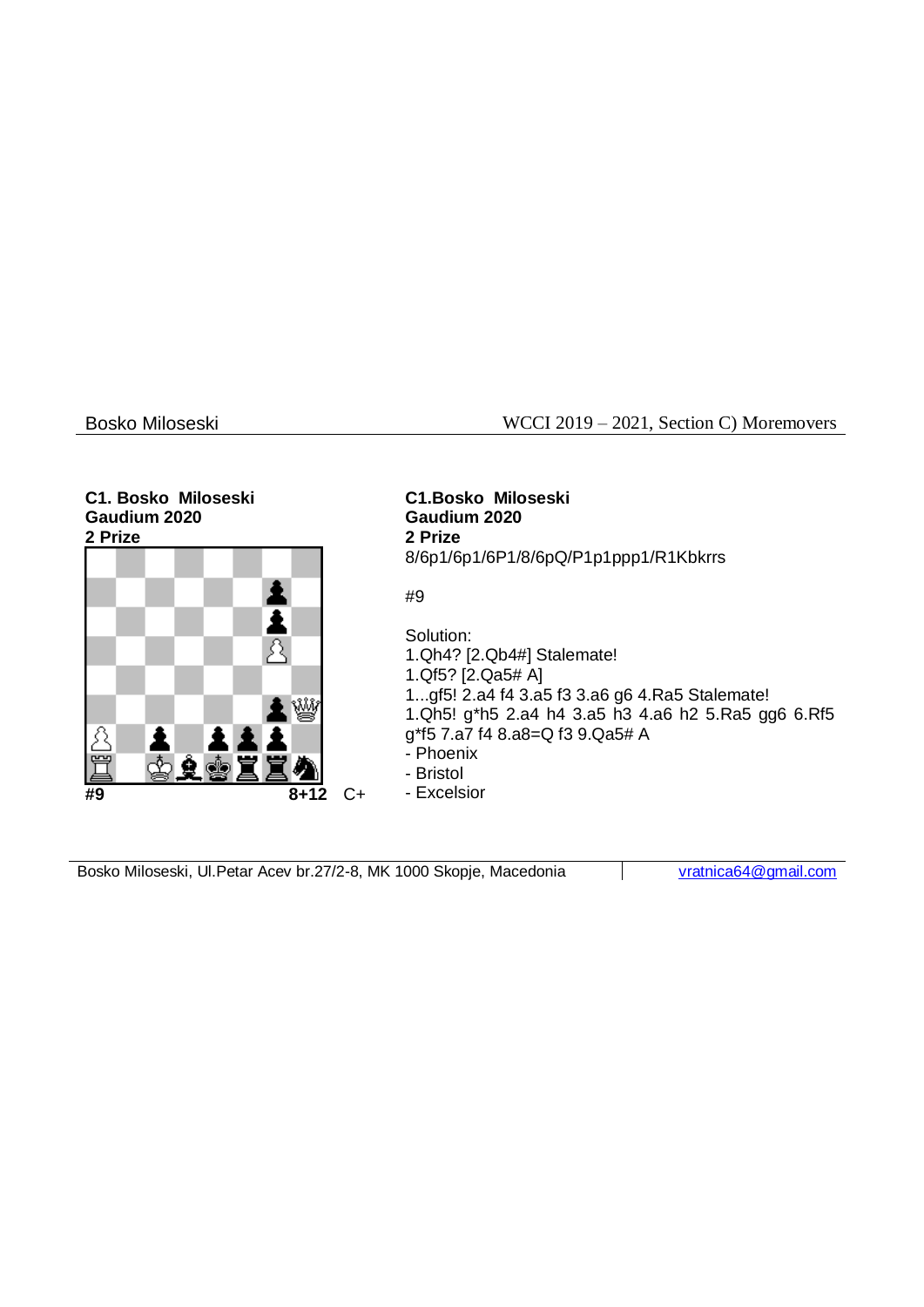## Bosko Miloseski WCCI 2019 – 2021 Section C) Moremovers

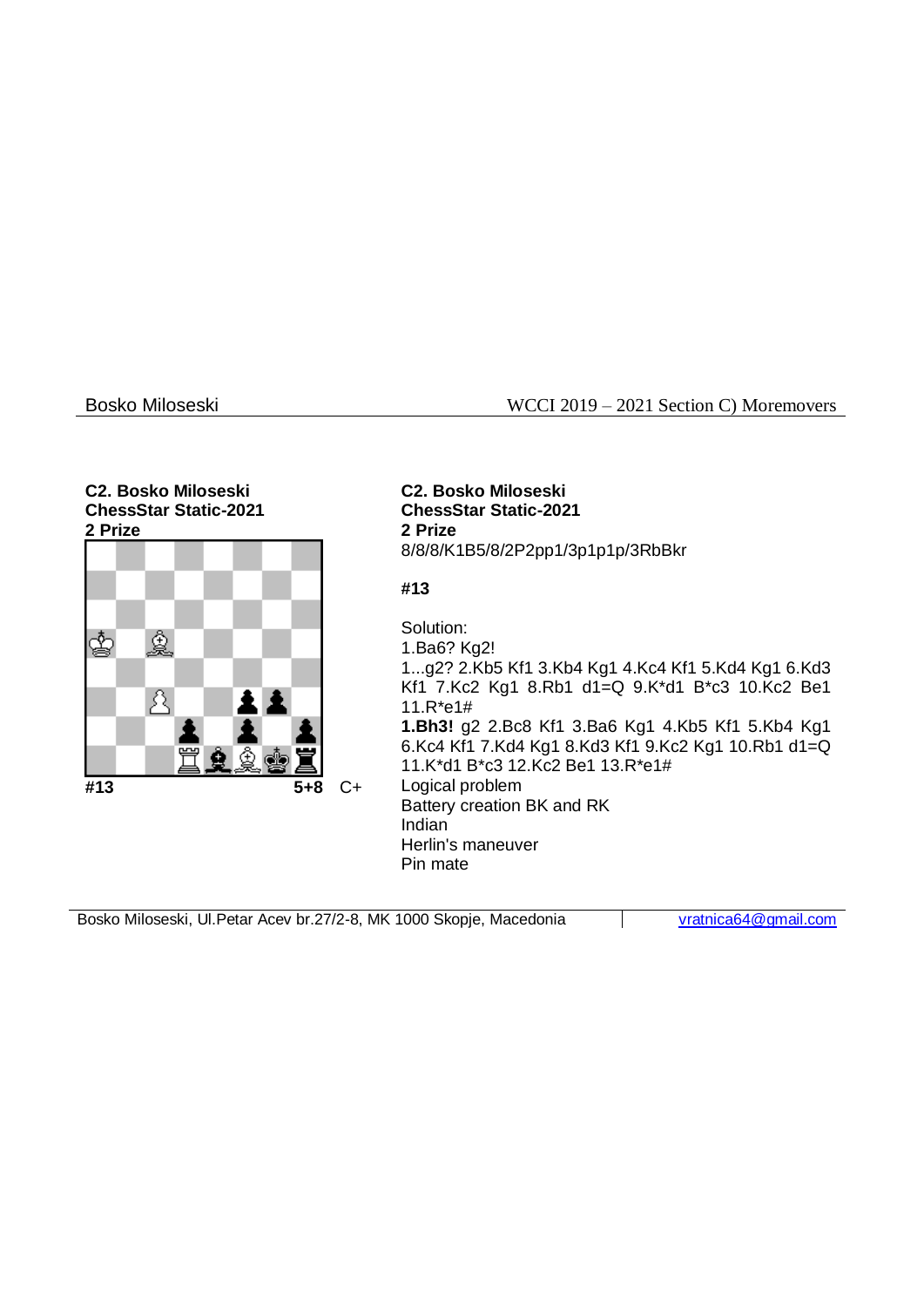### **C3. Bosko Miloseski Super Problem TT-235 2020 2 Place**



Bosko Miloseski WCCI 2019 – 2021, Section C) Moremovers

**C3. Bosko Miloseski** Super Problem TT-235 2019-2020 2 Place Q71ppr4/brk5/1p1p4/1P1P1p2/KPp2p2/B1P2P2/8 **#58** 1.Qf8? (2.Qc5#) Re7! **1.Qe8!** Kd6 2.Qe5 Kc6 3.Qe6 Rd6 4.Qe8 Rd7 5.Bb1 Kd6 6.Qe5 Kc6 7.Qe6 Rd6 8.Qe8 Rd7 9.Ka2 Kd6 10.Qe5 Kc6 11.Qe6 Rd6 12.Qe8 Rd7 13.Ka1 Kd6 14.Qe5 Kc6 15.Qe6 Rd6 16.Qe8 Rd7 17.Ba2 Kd6 18.Qe5 Kc6 19.Qe6 Rd6 20.Qe8 Rd7 21.Kb1 Kd6 22.Qe5 Kc6 23.Qe6 Rd6 24.Qe8 Rd7 25.Kc1 Kd6 26.Qe5 Kc6 27.Qe6 Rd6 28.Qe8 Rd7 29.Kd1 Kd6 30.Qe5 Kc6 31.Qe6 Rd6 32.Qe8 Rd7 33.Ke1 Kd6 34.Qe5 Kc6 35.Qe6 Rd6 36.Qe8 Rd7 37.Kf1 Kd6 38.Qe5 Kc6 39.Qe6 Rd6 40.Qe8 Rd7 41.Kg1 Kd6 42.Qe5 Kc6 43.Qe6 Rd6 44.Qe8 Rd7 45.Kh2 Kd6 46.Qe5 Kc6 47.Qe6 Rd6 48.Qe8 Rd7 49.Kh3 Kd6 50.Qe5 Kc6 51.Qe6 Rd6 52.Qe8 Rd7 53.Kg4 Kd6 54.Qe5 Kc6 55.Qe6 Rd6 56.Qe8 Rd7 57.Kf5 Kd6 58.Qe6# Umnov, white Umnov. black Switzback, white Switzback, black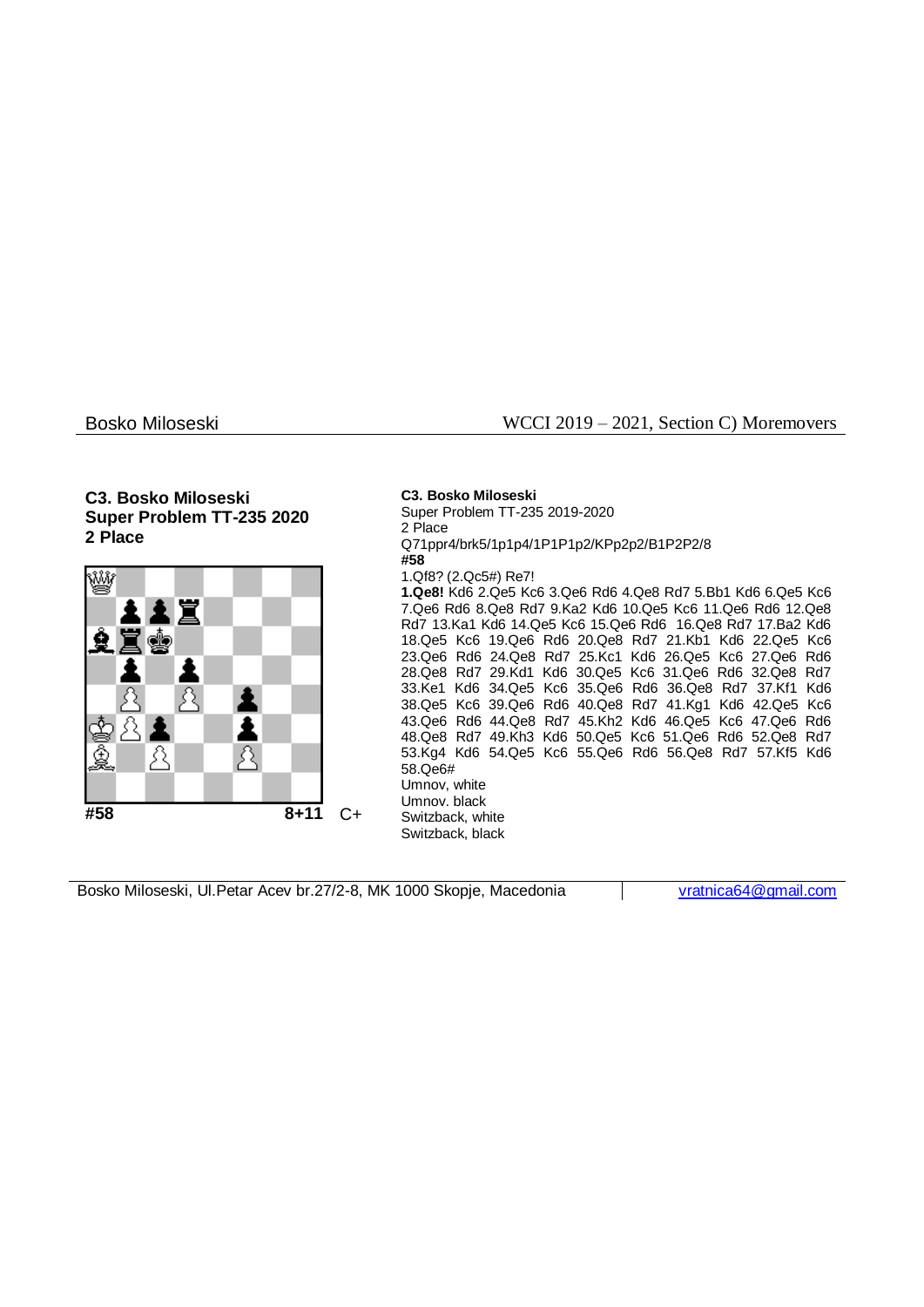## Bosko Miloseski WCCI 2019 – 2021 Section C) Moremovers

## **C4. Bosko Miloseski MT T. Salamanca 2020 Sp. Prize**



**C4. Bosko Miloseski** MT T. Salamanca 2020 Sp. Prize 8/8/8/RKPB4/2RP4/2p1p1p1/1ppbppp1/1kqsrbrs

#12

Solution: **1.Ka4!** Ka1 2.Kb3 Kb1 3.Rb5 Ka1 4.Ra4 Kb1 5.Rb4 Ka1 6.Ra5 Kb1 7.Ka4 Ka1 8.Kb5 Kb1 9.Ba2 Ka1 10.Bb3 Kb1 11.Ba4 Ka1/Ka2 12.Bxc2#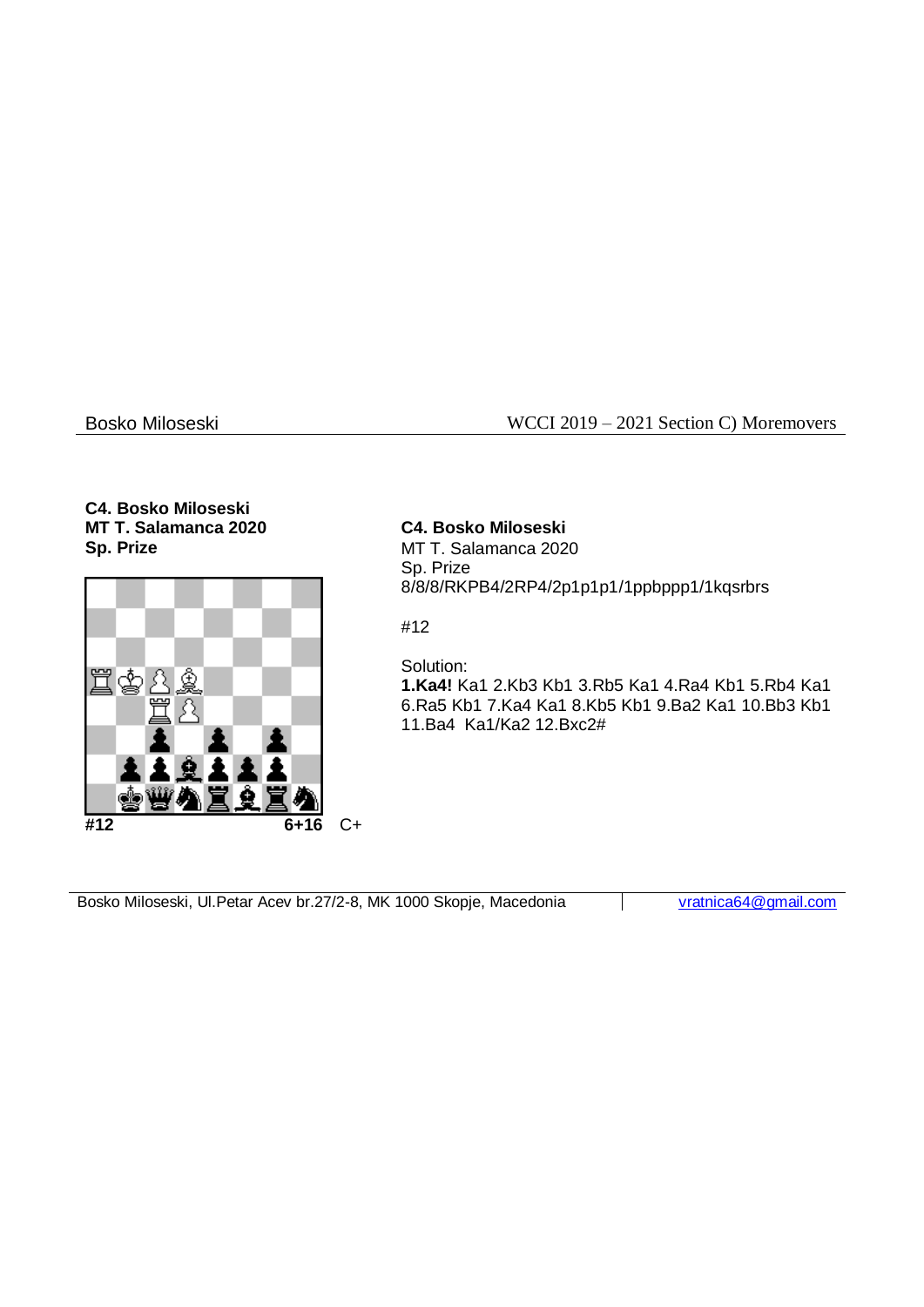## Bosko Miloseski WCCI 2019 – 2021, Section C) Moremovers

### **C5. Bosko Miloseski Kudesmik 2021 JK Vladimir Kozhakin -65 2021 1 HM**



## **C5. Bosko Miloseski**

Kudesnik 2021 JK Vladimir Kozhakin -65 2021 1 HM 1B6/8/1p6/8/7R/1PpKp3/kpP1P1p1/2bR3b

## #11

Solution:

1.Ra4+ Kb1 2.Rg1! b5 3.Ra8! b4 4.Ba7 Ka1 5.Bb6+ Kb1 6.Ba5 Ka1 7.B\*b4+ Kb1 8.Ba5 Ka1 9.B\*c3+ Kb1 10.Be1 Bd2 11.B\*d2# Indian theme in horizontal and vertical! Battery game with battery mat